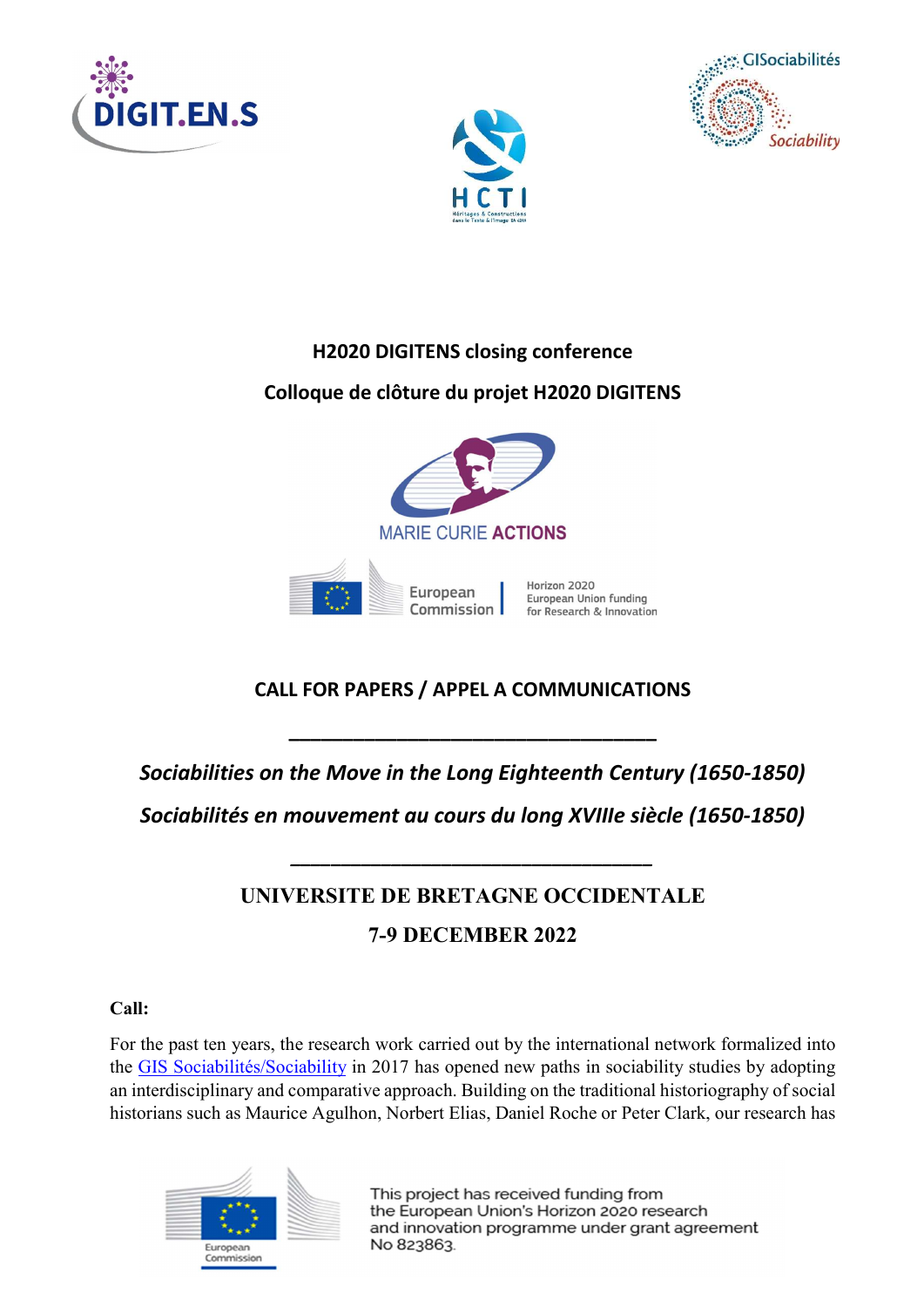first focused on the emergence, evolution and resistance of British forms of sociability interpreted in national and transnational contexts, before shedding light on the importance of mutual exchanges, influences and tensions in the (re)definition of models of sociability in the long eighteenth century. Part of this research output is now available online on the DIGIT.EN.S website (www.digitens.org), a digital encyclopedia platform to be enriched in the coming months with new entries.

The dynamics of circulations in European and colonial societies has revealed the centrality of movement as a concept to grasp the ever-changing nature and function of sociability. Movement is a dynamic concept and process expressed and materialised through a variety of terms and actions: evolution, transformation, circulation, change, transport, mobility, transfer, exchange…

The commercial and colonial expansion as well as the Enlightenment debates on man and society contributed to a significant shift in both practices and discourses, fostering a far more dynamic conception of the social and sociable man. Moreover, the emergence of new sciences such as chemistry and anthropology in the second half of the eighteenth century set matter and bodies in motion, affected by an interplay of flux, powers and forces. The anxiety generated by this rising interest in phenomena of production, degeneration, transience and liminality paradoxically strengthened discourses promoting moral values of refinement and improvement, as well as a reflexive understanding of sociality.

Against a Western logic of space as abstract, stable, ordered and homogeneous, the concept of "movement" can offer a novel framework for the interpretation and analysis of sociabilities on the move. As underscored by Tim Ingold, "lives […] are never exclusively here or there, lived in this place or that, but always on the way from one place to another" (Kirby 32). Movement is at the core of the individual's social life, providing opportunities of mobility or transgression, and as such is inevitably bound up with issues of control, hierarchy and exclusion. Movement stimulates by defying political and social strictures: de-familiarizing the gaze, shifting perspectives, creating fresh connections, making boundaries more permeable, enabling new prospects. It is the primal sign of life as well as the engine of social interaction, therefore key to research on sociabilities.

This international conference aims to explore new insights on forms, models and practices of sociability interpreted and analysed through the prism of movement. As such, it will conclude the H2020 DIGITENS project launched in January 2019 and initiate the new scientific programme of the GIS Sociabilités/Sociability.

We welcome proposals for individual papers (20-25 minutes given in English or French) or already constituted panels (3 papers) from various disciplinary fields (history, philosophy, art history, history of science, geography, sociology, anthropology, ethnology, literature, cultural studies, postcolonial studies). We encourage innovative methodologies and approaches as well as the use of digital technologies and techniques for the collection, storage, analysis and presentation of data.

A session of the conference will be dedicated to graduate students. We thus encourage graduate students from the institutions belonging to the DIGITENS consortium or to the GIS Sociability and working on a topic related to eighteenth-century sociability to submit a proposal for a poster presentation of their research work (10 minutes in French or English).

# 1. Sociability as a concept: evolution of its terminology and meanings (1650-1850)

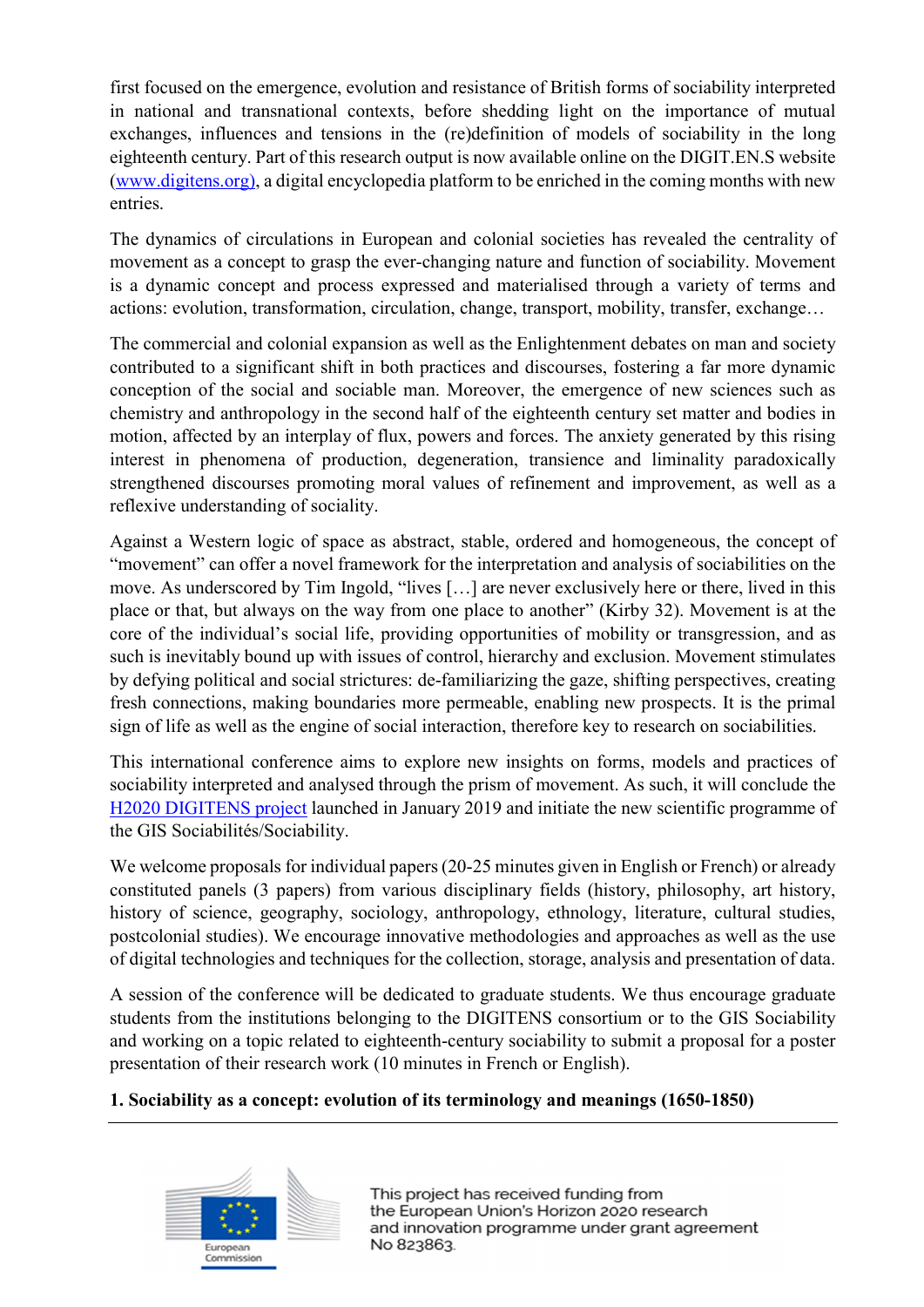\* Language and ideas: definitions and periodization of sociability

- The changing nature and meaning of the concept of sociability as a value and as a practice from 1650 to 1850: lexical, semantic and philosophical evolution

- The gradual distinction between the adjectives 'social' and 'sociable', tracing both the various practices and the discourses that participate in definitions of sociability

- The evolution of the concept through changing practices, places and contexts (social, cultural, political, geopolitical)

- The identification of transitional periods in the conceptualization of sociability.

\* Sociability as a driving force

- The definition or theorization of sociability as a drive from self to other and from self to social group: social inclination, sympathy, affect, sentiment, emotion…

- The literary and visual representations of sociability as a drive

- The importance of materiality in fostering or fuelling the sociable move: objects, places …

- The changing interpretations of social withdrawal, self-isolation or solitude

# 2. Sociability and travel

\* Sociability and hospitality

- The emergence of new forms of sociability during travel

- The development of hospitable practices to address the needs of people on the move

- The role of food, drink and specific venues in hospitable practices

- The sociable character of the traveller

\* Sociability in travelogues

- The formation of transnational sociabilities during the Grand Tour, picturesque tourism or other forms of voyage (spa, seaside …)

- The representation of sociability in travel narratives and touristic guides

\* Sociability and modes of transportation

- Sociability and modes of transportation: stage coach, packet boat, horses, railways…

- The impact of means of transportation on the sociable experience

- The circulation of 'sociable objects' and their influence on fashions, social and cultural values and practices of sociability

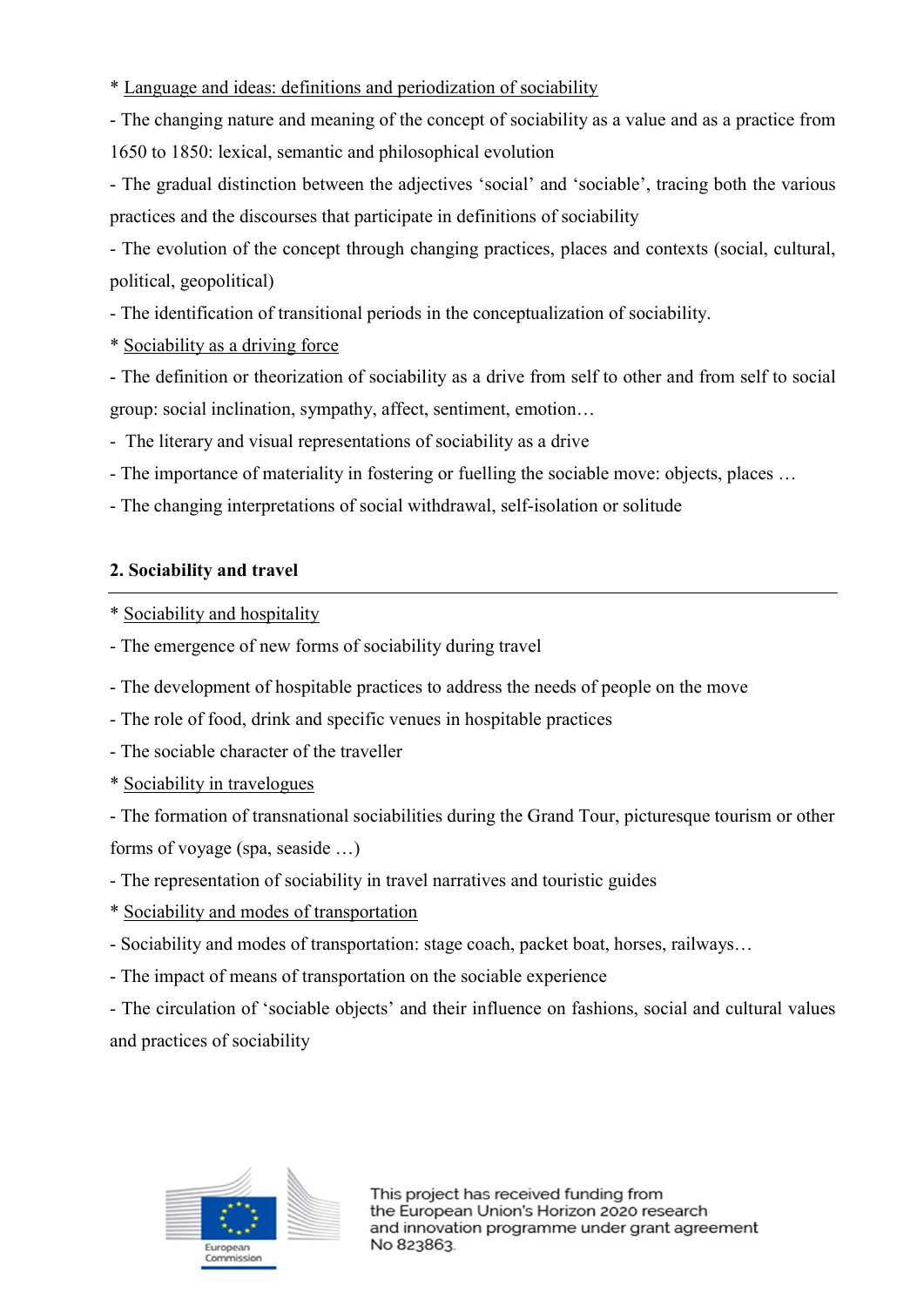\* Travel restrictions

- Sociability affected by travel constraints, restrictions and other various difficulties (passport, a letter of introduction, quarantine…)

- The effect of conflicts and wars on the circulation of individuals and objects

# 3. Mobility, migration and contact

#### \* Contractual mobility

- The growth of commerce and trading companies as engines of sociability
- Sociability and the rise of world diplomacy
- Maritime travel and the expansion of global communication and exchange

- Scientific expeditions, opening new horizons for socialization and promoting the advance of human knowledge

- Sociability engendered or disrupted by troop/military movements

- \* Migrations
- Sociability induced by voluntary migration: colonisation of new territories, exploration,

transatlantic movement

- The redefinition or reconfiguration of sociability when the individual or the group is forced to leave one's country: exile, revolution, slavery.

- \* Contact zones
- The role played by contact zones in the evolution of sociability
- The influence of cultural differences on forms and representations of sociability
- The reactions to settlement experiences and how they reshape norms and practices of sociability.

Analysing the processes at work: conflict, rejection, adaptation, appropriation…

## 4. Social interaction, movement and stasis

- \* The effects of movement on sociability
- Movement contributing to the growth and progress of sociability
- Social mobility and hierarchies redefining sociability
- Social and political emancipation through collective action and reform
- The promotion of values of sociability through the circulation of prints and ideas

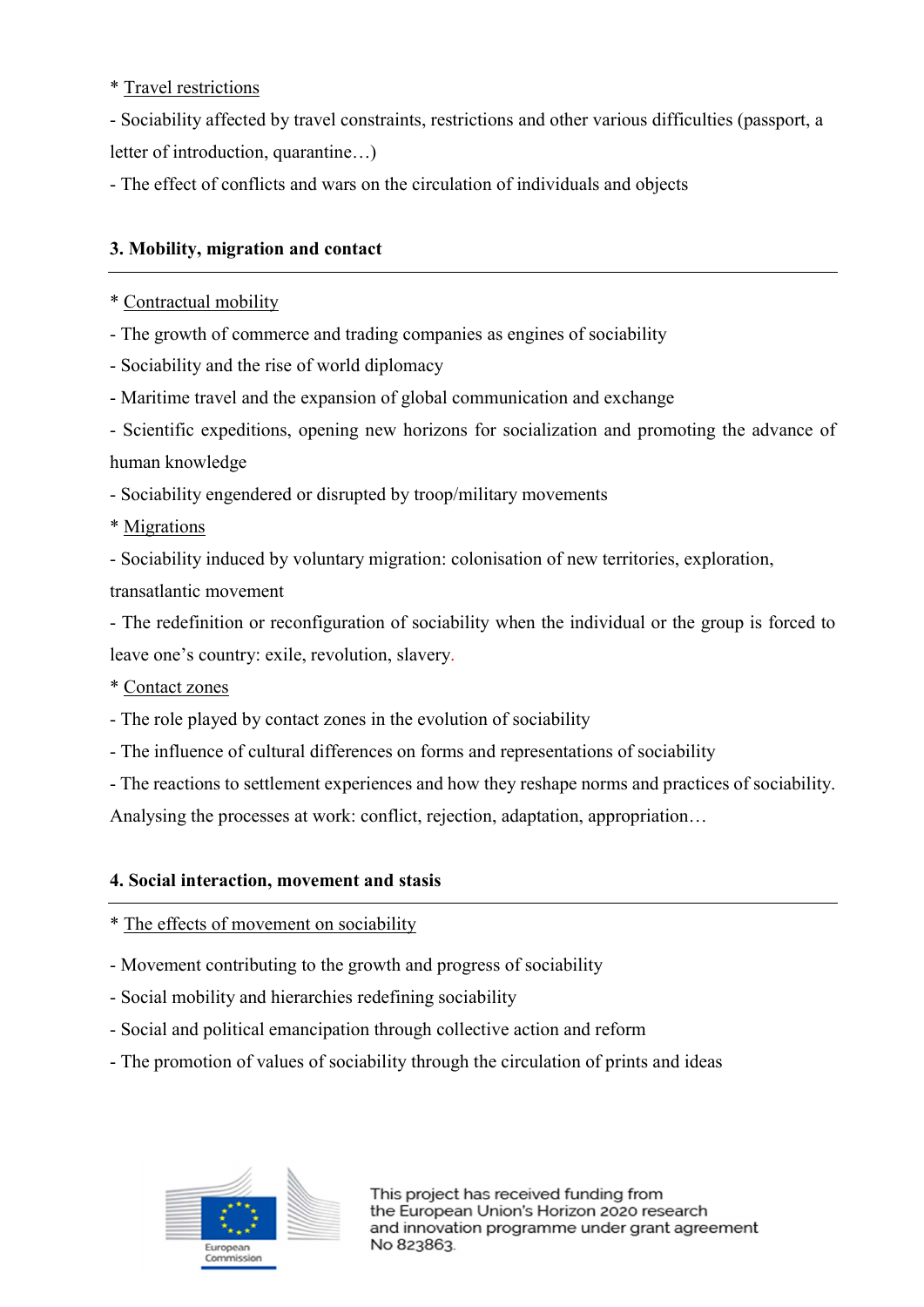- Free movement and its effects on sociability: promoting creativity, flexibility, deviation, transgression

- Physical movement and sporting practices and their effects on bodily and social interactions
- \* The circulation of models
- The exportation or transfer of models and practices of sociability
- The influence of travellers and travelling practices on regional or national models of sociability
- The effect of foreign sociable models on the traveller
- National sentiment affecting the sociable experience of travel
- \* Immobility or the reinvention of sociability
- Immobility as fostering new forms or practices of sociability

- Social interactions and social behaviours during experiences of confinement, imprisonment,

captivity or other situations of forced mobility.

## Deadline for submission: 30 March 2022

For individual paper proposals, please submit a title and a 200-word abstract, along with a short biography. For panel proposals, please also include a title, a 200-word abstract for each paper, a short biography for each speaker and contact details for one speaker on the panel.

## Selection of contributions: 30 May 2022

Send proposals to gis.sociabilites@gmail.com

Following the conference, a selection of papers will be published.

\* \* \* \* \* \* \* \* \* \* \* \* \*

## Texte de cadrage:

Les travaux de recherche menés à échelle internationale par le GIS Sociabilities/Sociability depuis ces dix dernières années ont ouvert de nouvelles perspectives pour l'études des sociabilités grâce à une démarche interdisciplinaire et comparatiste. En nous appuyant sur les réflexions menées en histoire sociale par Maurice Agulhon, Norbert Elias, Daniel Roche ou Peter Clark, nos travaux se sont concentrés dans un premier temps sur l'émergence et l'évolution des formes de sociabilité, ainsi que sur les résistances rencontrées, dans des contextes nationaux et transnationaux avant de nous intéresser plus précisément aux effets des échanges, influences et tensions dans la (re)définition des modèles de sociabilité au cours du long dix-huitième siècle. Une partie des résultats de cette recherche est à présent disponible en ligne sur notre plateforme encyclopédique DIGIT.EN.S (www.digitens.org) qui sera enrichie dans les mois à venir avec de nouvelles notices.

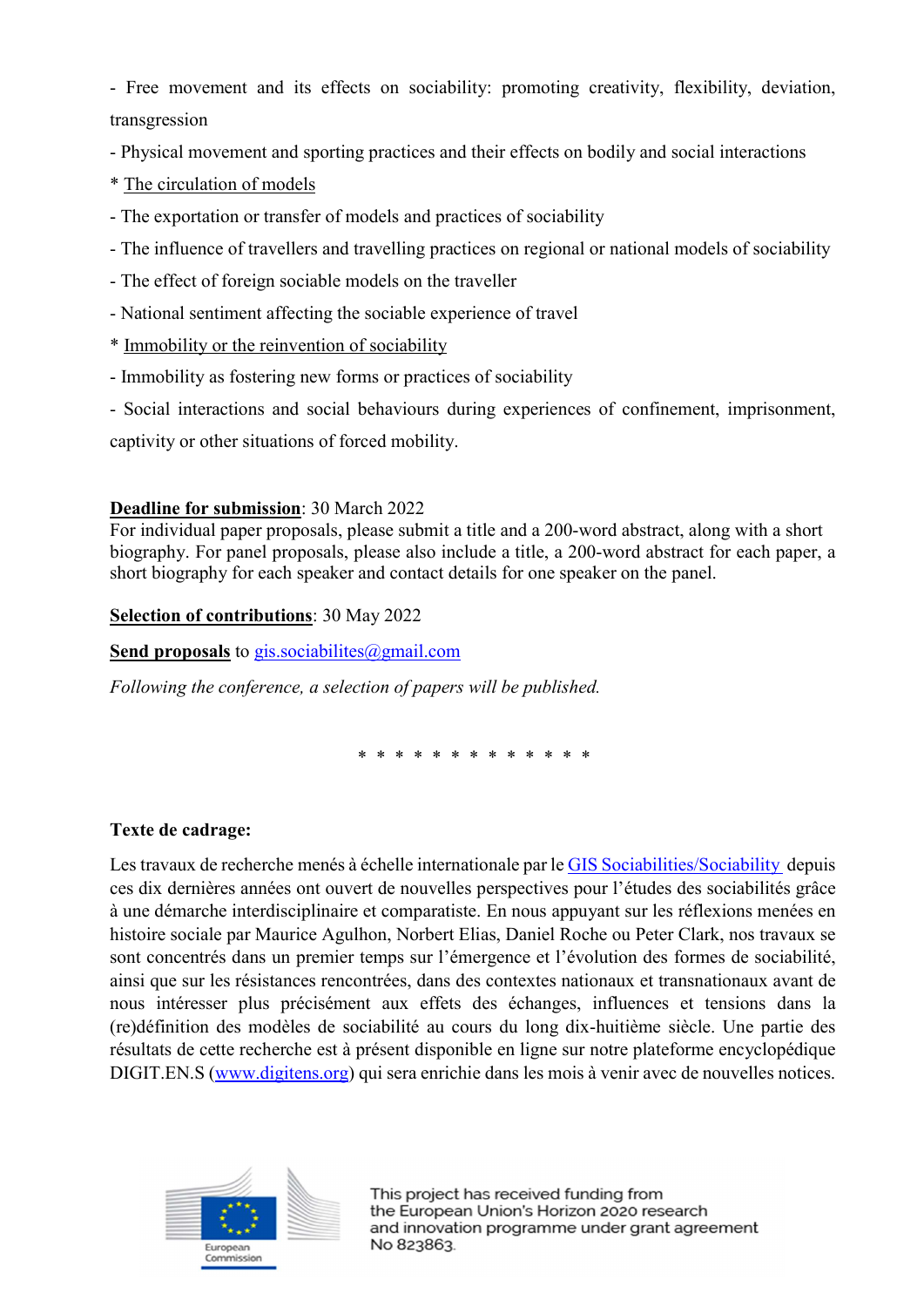L'étude des dynamiques de circulation en Europe et dans les sociétés coloniales a révélé l'importance cruciale du concept de mouvement pour comprendre la nature et la fonction perpétuellement changeantes de la sociabilité. Ce concept exprime à la fois l'idée d'une dynamique et d'un processus et peut se décliner de multiples manières et à travers une grande variété de termes : évolution, transformation, circulation, changement, transport, mobilité, transfert, échange …

Les types de discours sur l'homme social et les pratiques de sociabilité subissent de profonds changements à l'époque des Lumières en raison d'une expansion commerciale et coloniale sans précédent et de la profusion de débats sur l'homme et la société, forgeant une conception bien plus dynamique de l'homme social et sociable. De plus, l'émergence de sciences nouvelles telles que la chimie ou l'anthropologie dans la deuxième moitié du XVIIIe siècle anime la matière et les corps de manière inédite, les soumettant à tout un réseau de flux, de pouvoirs et de forces. Cet intérêt porté aux phénomènes de production ou de dégénérescence, aux états transitoires ou liminaires fait naître une angoisse qui, de manière paradoxale, va contribuer au renforcement des discours prônant des valeurs morales de raffinement et de progrès. Ceux-ci s'accompagnent d'une démarche réflexive sur les processus de socialisation.

L'idée de mouvement offre en outre un cadre conceptuel stimulant pour l'interprétation et l'analyse des sociabilités en mouvement et permet de dépasser une conception dévitalisante de l'espace perçu comme entité abstraite, stable, ordonnée et homogène. Comme souligné par Tim Ingold : « les vies […] ne sont jamais exclusivement ici ou là, vécu dans tel ou tel endroit, mais toujours en chemin d'un lieu à un autre » (Kirby 32, nous traduisons). Le mouvement est au cœur de la vie sociale de l'individu, l'invitant à la mobilité ou à la transgression, et il est inextricablement lié à des enjeux de contrôle, de hiérarchie et d'exclusion. Le mouvement stimule en dérangeant les structures politiques ou sociales : par une défamiliarisation du regard, un changement de perspective, de nouvelles connections, une plus grande perméabilisation des frontières, des projets inédits. Le mouvement est le signe premier de la vie et le ressort de nos interactions sociales, un concept-clé pour l'analyse des sociabilités.

Ce colloque international interrogera d'une manière innovante les formes, modèles et pratiques de sociabilité en les envisageant à travers le prisme du concept de mouvement. Cet événement conclura le projet H2020 DIGITENS lancé en janvier 2019 et initiera le nouveau programme scientifique du GIS Sociabilités / Sociability.

Nous acceptons des propositions de chercheurs issus de différents champs disciplinaires (histoire, philosophie, histoire de l'art, histoire des sciences, géographie, sociologie, anthropologie, ethnologie, littérature, études culturelles, études postcoloniales) pour des contributions individuelles, en anglais ou en français, d'une durée de 20 à 25 minutes, ou pour des sessions de trois communications. Nous encourageons le recours à des méthodologies et des approches innovantes ainsi qu'à des technologies et techniques numériques pour la collecte, la conservation, l'analyse et la présentation de données.

Un atelier sera consacré aux travaux de recherche des étudiants inscrits en Master (Master 1 ou Master 2) dans une des universités-partenaires du projet DIGITENS ou du GIS Sociabilités. Les étudiants en Master travaillant sur le thème de la sociabilité du long dix-huitième siècle peuvent donc soumettre une proposition pour une présentation de leur recherche (durée : 10 minutes), en français ou en anglais. La présentation se fera à l'aide d'un poster scientifique.

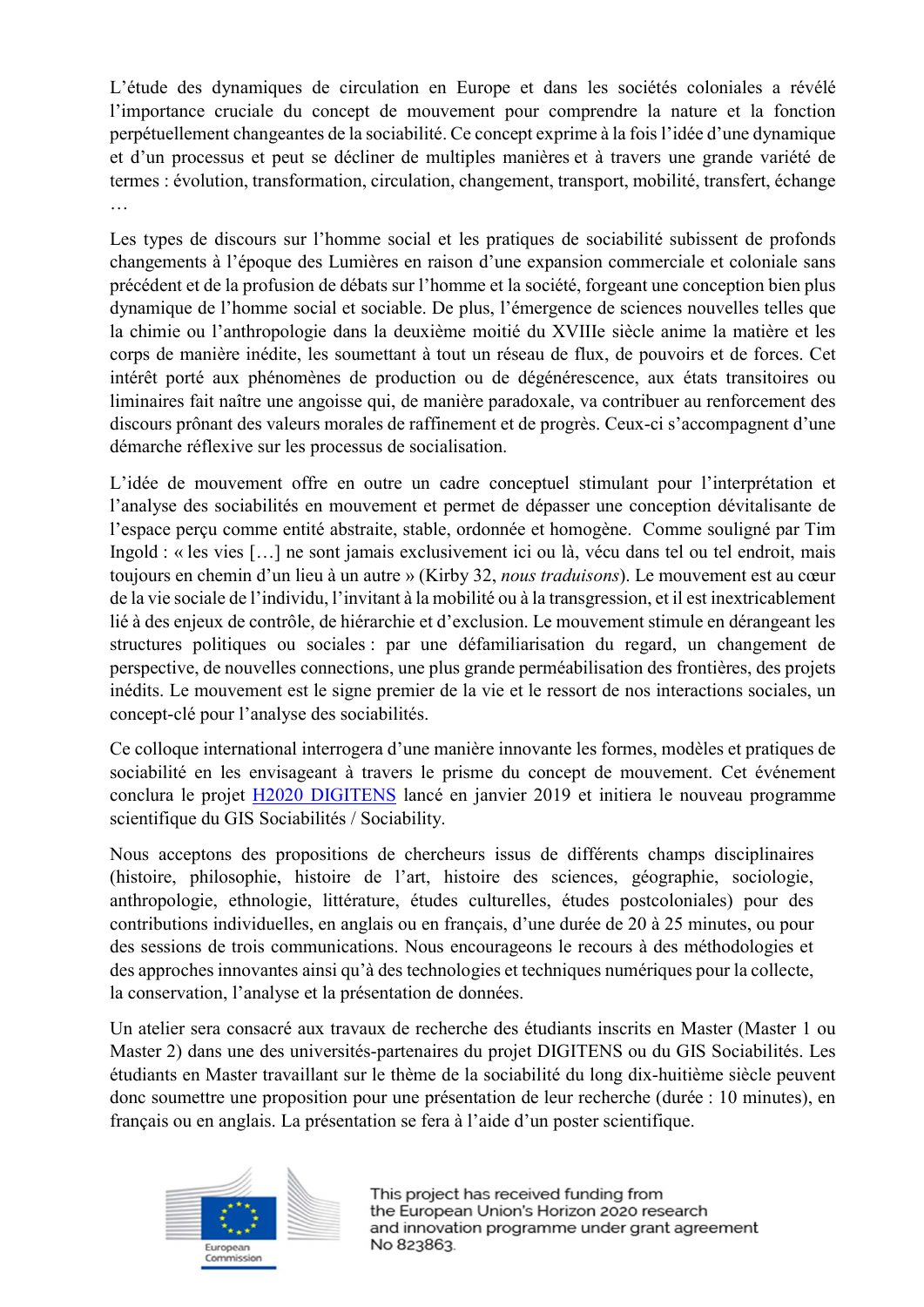# 1. La sociabilité comme concept : évolution de sa terminologie et de ses significations (1650- 1850)

\* Langue et idées: définitions et périodisation de la sociabilité

- Evolution lexicale, sémantique et philosophique du concept de sociabilité envisagé comme valeur et pratique de 1650 à 1850

- Différentiation progressive des adjectifs 'social' et 'sociable' et repérage des pratiques et discours qui contribuent à la définition de la sociabilité

- Evolution du concept à travers les pratiques, espaces, lieux et contextes (social, culturel, politique et géopolitique)

- Identification de périodes de transition dans la conceptualisation de la sociabilité

\* La sociabilité comme impulsion sociale

- Définition et théorisation de la sociabilité comme impulsion vers l'autre, vers le groupe social : penchant sociale, sympathie, affect, sentiment, émotion …

- Les représentations littéraires et visuelles de la sociabilité comme impulsion

- L'importance de la culture matérielle pour faire naître ou pour stimuler l'impulsion sociale: objets, lieux …

# 2. Sociabilité et voyages

- \* Sociabilité et hospitalité
- Emergence de nouvelles formes de sociabilité pendant les voyages
- Développement des pratiques de l'hospitalité dans l'accueil des voyageurs
- Rôle de la nourriture, des boissons et des lieux d'accueil dans les pratiques de l'hospitalité
- Caractère sociable du voyageur
- \* La sociabilité dans les récits de voyage
- Représentation de la sociabilité dans les récits de voyages et guides touristiques
- Sociabilités transnationales lors du Grand Tour ou d'autres pratiques touristiques (pittoresque,

balnéaire, thermal …)

\* Sociabilité et modes de transport

- Sociabilité et modes de transport : chaises de poste, diligences, paquebots, cheval, chemin de fer …

- Influence du développement des moyens de transport sur la sociabilité

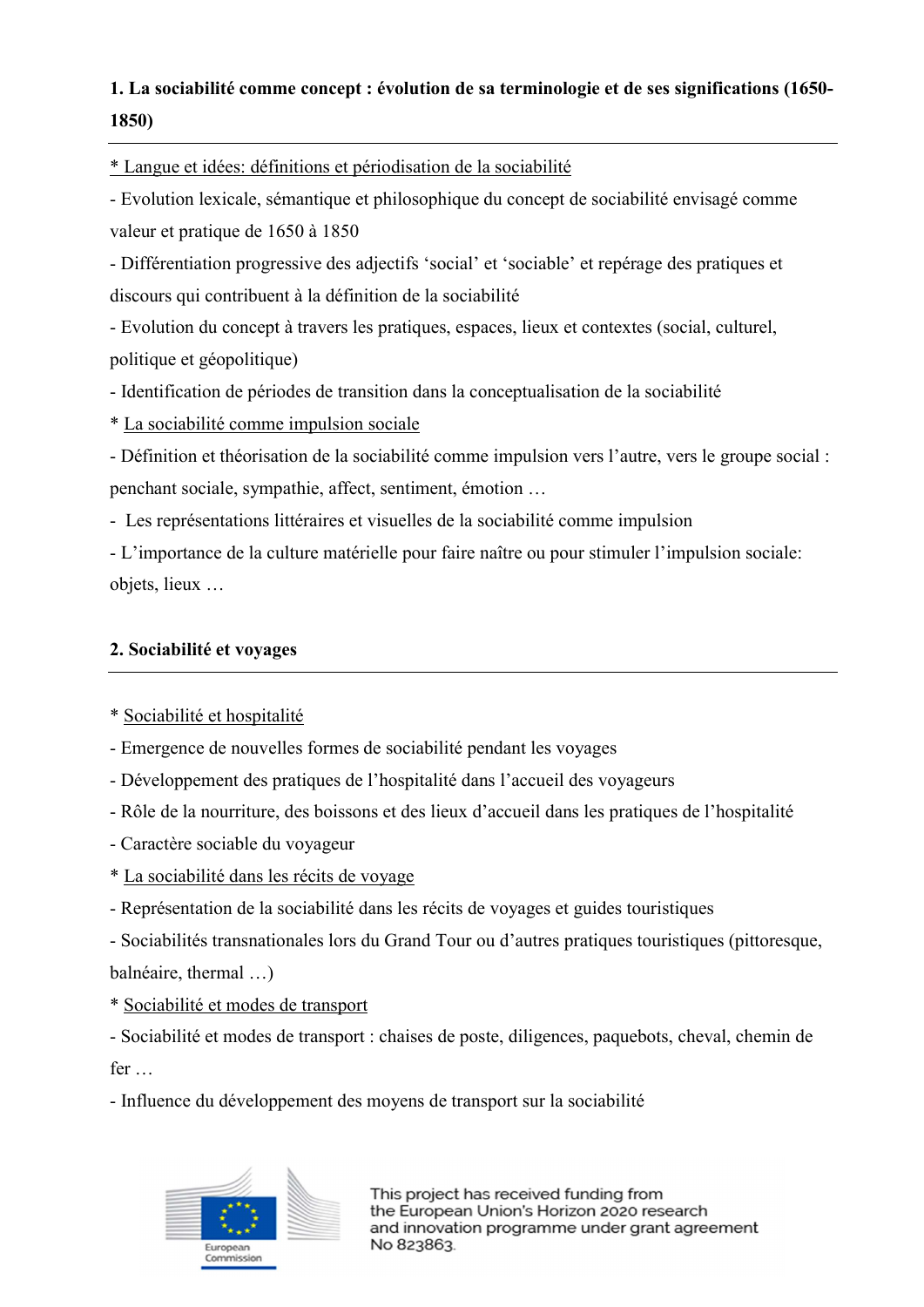- Circulation des objets de sociabilité et leurs influences sur les modes, sur les valeurs sociales et culturelles et sur les pratiques de sociabilité

\* Restrictions de voyage

- Sociabilité mise à mal par les restrictions de voyages ou autres contraintes et difficultés (passeport, lettre d'introduction, quarantaine …)

- Les effets des conflits et des guerres sur la circulation des individus et des objets.

# 3. Mobilité, migration et contact

## \* Mobilité contractuelle

- La croissance du commerce et l'expansion des compagnies de commerce comme vecteurs de sociabilité

- Sociabilité et diplomatie globale
- Voyage maritime et expansion des échanges et de la communication globale
- Expéditions scientifiques : de nouveaux horizons pour la socialisation et les connaissances sur

# l'homme

- La sociabilité et les troupes militaires en mouvement
- \* Migrations

- Les formes de sociabilité résultant d'une migration volontaire: colonisation de nouveaux territoires, explorations, voyages transatlantiques …

- Redéfinition et reconfiguration de la sociabilité quand l'individu ou le groupe est contraint de quitter son pays : exil, révolution, esclavage…

## \* Zones de contact

- Rôle joué par les zones de contact dans l'évolution de la sociabilité
- Influence des différences culturelles sur les formes et représentations de la sociabilité

- Effets des colonisations sur les normes et pratiques de sociabilité : phénomènes de conflit, rejet, adaptation, appropriation …

## 4. Interaction sociale, mouvement et stase

- \* Effets du mouvement sur la sociabilité
- Mouvement contribuant à l'évolution et au progrès de la sociabilité
- Mobilité sociale et hiérarchie redéfinissant la sociabilité

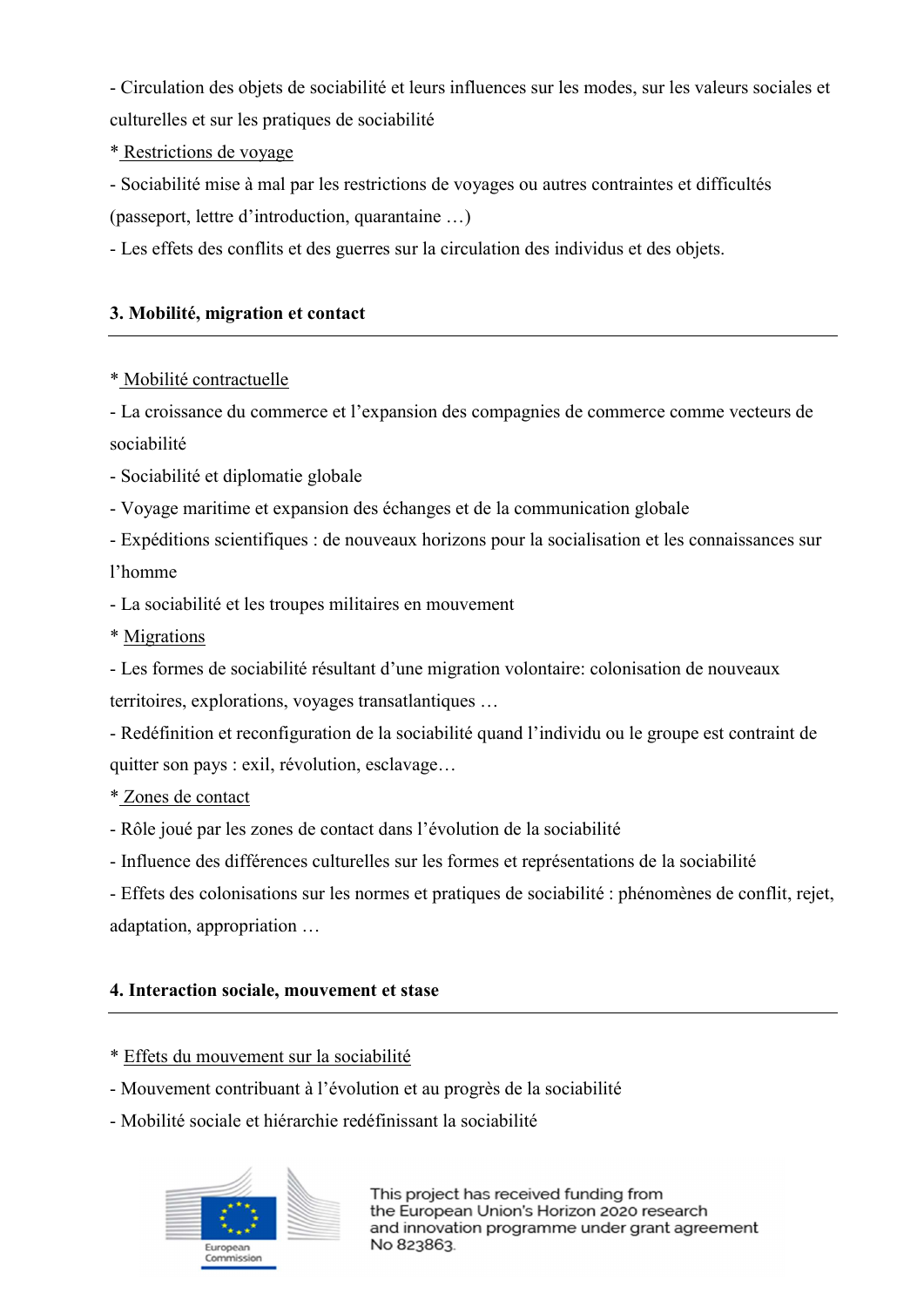- Emancipation sociale et collective par l'action de groupe et les réformes
- Promotion des valeurs de sociabilité grâce à la circulation des journaux et des idées
- Libre mouvement et conséquences sur la sociabilité : créativité, flexibilité, déviation, transgression …

- Mouvement physique, pratiques sportives et effets sur les interactions sociales et physiques

\* La circulation des modèles

- L'exportation à l'étranger ou le transfert des modèles et pratiques de sociabilité

- Influence des voyageurs et pratiques de voyage sur les modèles régionaux ou nationaux de sociabilité

- Sentiment national influant sur l'expérience sociale du voyage
- \* Stase et réinvention de la sociabilité
- Stase générant de nouvelles formes ou pratiques de sociabilité
- Interactions sociales et comportements sociaux en lien avec des expériences de confinement,

d'emprisonnement, de captivité ou autres situations de mobilité entravée.

# Date limite pour l'envoi des propositions : 30 mars 2022

Pour des propositions de communication individuelle, merci de soumettre un titre, un résumé de 200 mots et une brève biobibliographie. Pour des propositions de sessions, merci d'inclure également un titre, un résumé de 200 mots, une brève biobibliographie pour chaque intervenant et le contact mail du responsable de session.

## Sélection des contributions : 30 mai 2022

Envoi des propositions à: gis.sociabilites  $\omega$ gmail.com

Une sélection de communications fera l'objet d'une publication.

\* \* \* \* \* \* \* \* \* \* \* \* \* \* \* \* \*

Venues / Lieux: UBO, Brest / Musée de la Marine de Brest

Dates: 7-8-9 December 2022

## Organisation committee / comité d'organisation:

Dr. Valérie Capdeville (USPN)

Prof. Alain Kerhervé (UBO)

Dr. Kimberley Page-Jones (UBO)

Prof. Mark Philp (WAR)

Adnana Sava (PhD UBO)

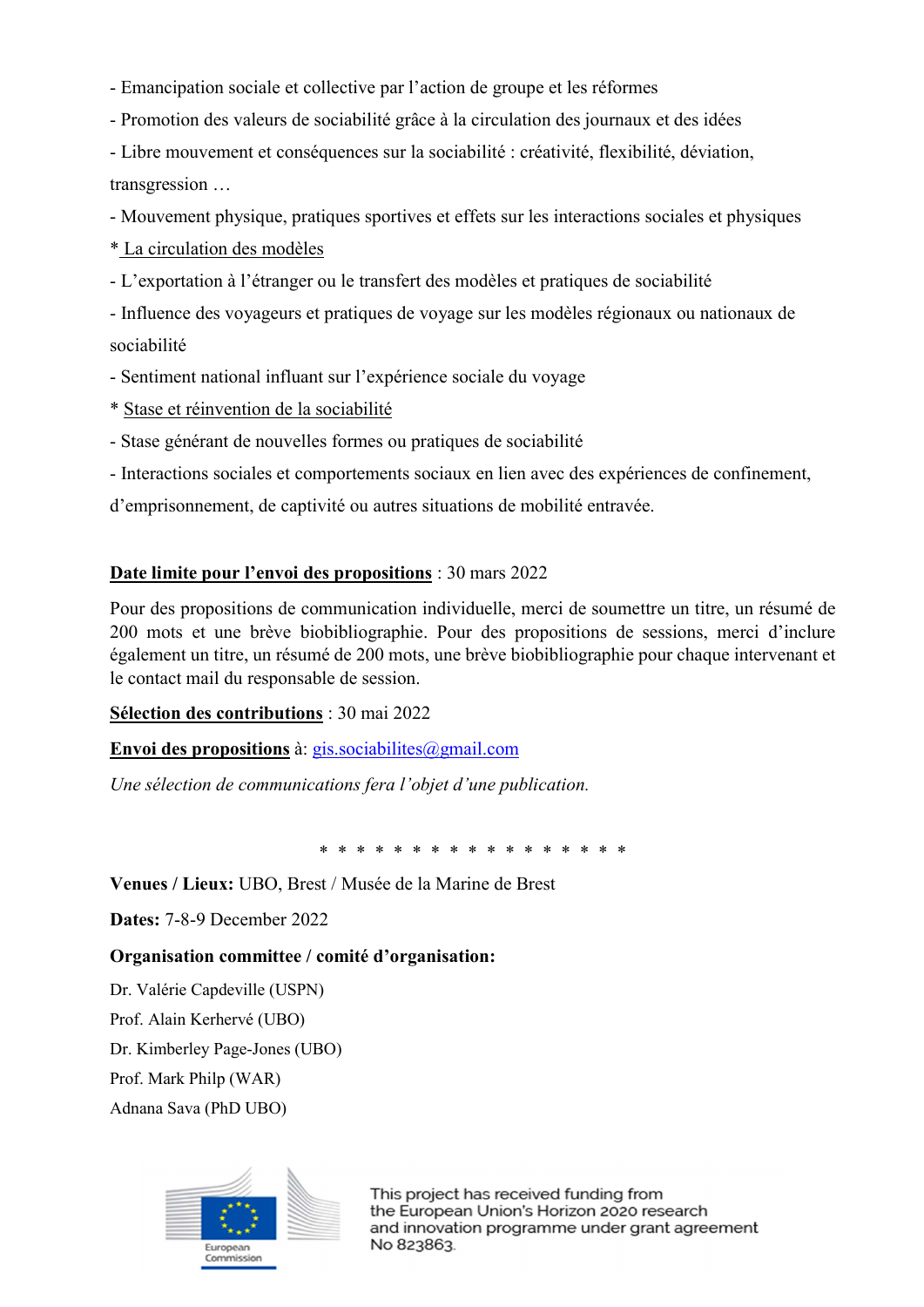#### Scientific committee / comité scientifique:

Dr. Vanessa ALAYRAC-FIELDING, Lille, France Prof. Pascal BASTIEN, UQAM, Canada Dr Valérie CAPDEVILLE, Université Sorbonne Paris Nord (UP13), France Prof. Michèle COHEN, University College London (UCL), UK Prof. Annick COSSIC, UBO, Brest, France Prof. Brian COWAN, McGill University, Canada Dr. Mascha HANSEN, Greifswald University, Germany Dr. Philippa HELLAWELL, National Archives, London Dr. Stéphane JETTOT, Sorbonne Université, France Prof. Alain KERHERVE, UBO, Brest, France Dr Isabelle LE PAPE, Bibliothèque nationale de France Prof. Véronique LEONARD-ROQUES, UBO Brest, France Dr. Jakub LIPSKI, Kazimierz Wielki University, Poland Dr Kimberley PAGE-JONES, UBO, Brest, France Prof. Mark PHILP, Warwick University, UK Dr Miriam SETTE, University of Chieti-Pescara, Italy Prof. Alexis TADIE, Sorbonne Université, France

# Selected bibliography :

Agulhon, Maurice, Le Cercle dans la France bourgeoise, 1810–1848 : Étude d'une mutation de sociabilité, Armand Colin, 1977.

Beaurepaire, Pierre-Yves & Pierrick Pourchasse, Les circulations internationales en Europe, années 1680-années 1780, PUR, 2010.

Berghoff, Halmut (ed.), The Making of Modern Tourism: The Cultural History of the British Experience, 1600-2000, Palgrave Macmillan, 2002.

Bertrand, Gilles, Le Grand Tour revisité. Pour une archéologie du tourisme : le voyage des Français en Italie, milieu XVIII<sup>e</sup> siècle-début XIX<sup>e</sup> siècle, Rome, Ecole française de Rome, Collection de l'Ecole française de Rome n° 398, 2008.

\_\_\_\_\_\_\_\_\_\_\_\_ (dir.), La culture du voyage. Pratiques et discours de la Renaissance à l'aube du XX<sup>e</sup> siècle, Paris, L'Harmattan, coll. « Logiques historiques », 2004.

Capdeville, Valérie & Eric Francalanza (dir.), Les Espaces de sociabilité. La Sociabilité en France et en Grande-Bretagne au siècle des Lumières: L'émergence d'un nouveau modèle de société, Tome 3, Le Manuscrit, coll. « Transversales », 2014.

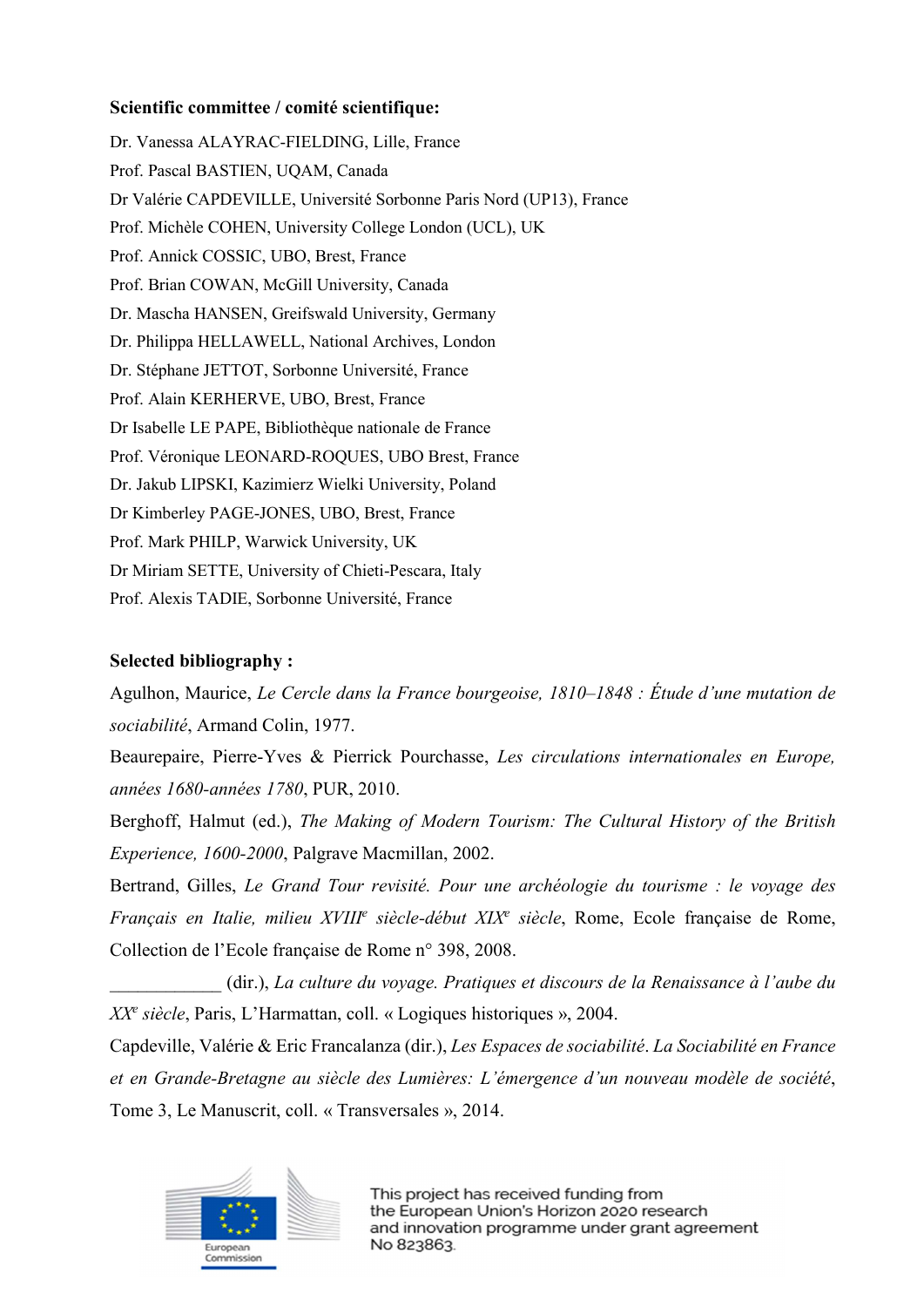Clark, Peter, British Clubs and Societies, 1580–1800: The Origins of an Associational World, Clarendon Press, 2000.

De Certeau, Michel, L'invention du quotidien, 1. Arts de faire, Gallimard, [1980] 1990.

De Radkowski, G.-H., Anthropologie de l'Habiter : Vers le Nomadisme, PUF, 2002.

Dolan, Brian, Exploring European Frontiers: British Travellers in the Age of Enlightenment, Palgrave Macmillan, 2000.

Domsch, Sebastian & Mascha Hansen (eds.), British Sociability in the European Enlightenment: Cultural Practices and Personal Encounters, Palgrave Macmillan, 2021.

Elias, Norbert, La civilisation des mœurs, Calmann-Lévy, 1973.

La dynamique de l'Occident, Calmann-Lévy, 1975.

Espagne, Michel, « La notion de transfert culturel », Revue Sciences/Lettres, 1 (2013).

Glaisyer, Natasha, "Networking: Trade and Exchange in the Eighteenth-Century British Empire", The Historical Journal, 47. 2 (2004), p. 451-476.

Goldsmith, Sarah, Masculinity and Danger on the Eighteenth-Century Grand Tour, University of London Press, 2020.

Ingold, Tim, "'Against Space'. Space, Culture, Power", Plenary lecture at University of Aberdeen 10 April 2001.

Haggerty, Sheryllynne, The British-Atlantic Trading Community, 1760–1810: Men, Women, and the Distribution of Goods, Leiden, The Netherlands: Brill, 2006.

Kirby, Peter Wynn (ed.), Boundless Worlds. An Anthropological Approach to Movement, Berghahn Books, 2009.

McKendrick, Neil, John Brewer & J.H. Plumb, The Birth of a Consumer Society: The Commercialization of Eighteenth-Century England, Indiana University Press, 1982.

Mead, George H., Mind, Self, and Society, University of Chicago Press, 1934.

Mills, Sarah, Discourses of Difference. An Analysis of Women's Travel Writing and Colonialism, London: Routledge, 1993.

Nussbaum, Felicity A. (ed.), The Global Eighteenth Century, Baltimore and London: The Johns Hopkins University Press, 2003.

Pooley, Colin & Jean Turnbull, Migration and Mobility in Britain since the Eighteenth Century, Routledge, 1998.

Pratt, Mary Louise, Imperial Eyes. Travel Writing and Transculturation, Routledge, 1992.

Roche, Daniel, Humeurs vagabondes. De la circulation des hommes et de l'utilité des voyages, Fayard, 2003.